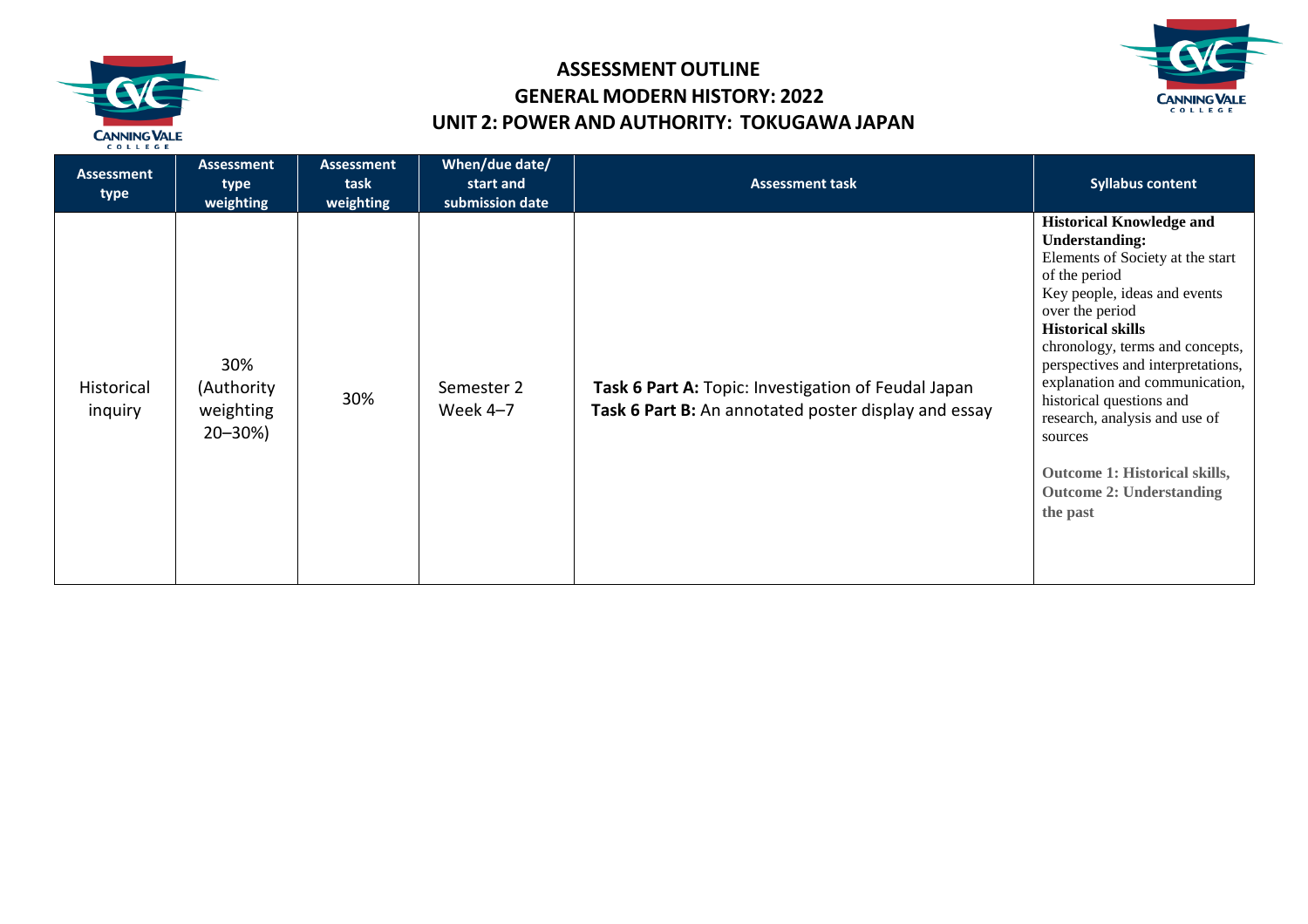



| COLLEGE            |                                                |     |                       |                                                                                                                                                                |                                                                                                                                                                                                                                                                                                                                                                                                                                                                                                   |
|--------------------|------------------------------------------------|-----|-----------------------|----------------------------------------------------------------------------------------------------------------------------------------------------------------|---------------------------------------------------------------------------------------------------------------------------------------------------------------------------------------------------------------------------------------------------------------------------------------------------------------------------------------------------------------------------------------------------------------------------------------------------------------------------------------------------|
| Explanation        | 20%<br>(Authority<br>weighting<br>20-30%       | 20% | Semester 2<br>Week 11 | Task 9: An extended response to a series of questions<br>related to film as a representation of history                                                        | <b>Historical Knowledge and</b><br><b>Understanding:</b><br>Elements of Society at the start<br>of the period. Key people, ideas<br>and events over the period.<br>Consequences of continuity and<br>change over the period<br><b>Historical skills</b><br>chronology, terms and concepts,<br>perspectives and interpretations,<br>explanation and communication,<br>historical questions and<br>research,<br><b>Outcome 1: Historical skills,</b><br><b>Outcome 2: Understanding</b><br>the past |
| Source<br>analysis | 30%<br>(Authority<br>weighting<br>$20 - 30\%)$ | 15% | Semester 2<br>Week 9  | Task 7: An in-class teacher generated source analysis,<br>using sources based on content related to the arrival of<br>Commodore Perry and the end of isolation | <b>Historical Knowledge and</b><br><b>Understanding:</b><br>Elements of Society at the start<br>of the period<br>Key people, ideas and events<br>over the period<br>Consequences of continuity and<br>change over the period                                                                                                                                                                                                                                                                      |
|                    |                                                | 15% | Semester 2<br>Week 14 | Task 8: An in class teacher generated source analysis,<br>using sources based on the content related to social<br>structure changes.                           | <b>Historical skills</b><br>chronology, terms and<br>concepts, perspectives and<br>interpretations, analysis and<br>use of sources                                                                                                                                                                                                                                                                                                                                                                |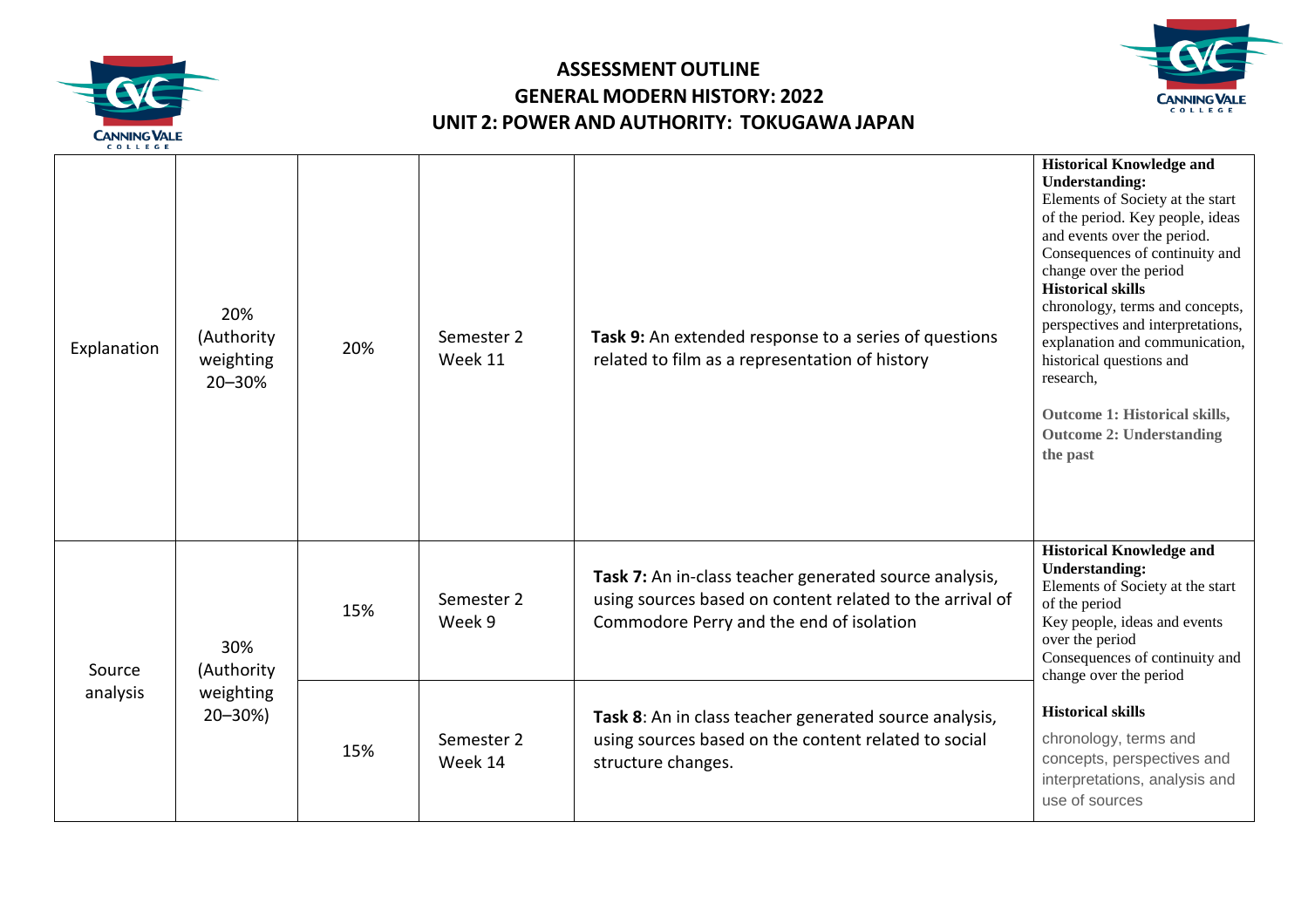



|      | weighting<br>$20 - 30\%)$ | 20% | Week 16    | and closed and open questions based on content from Unit 2      | <b>Historical skills</b><br>chronology, terms and concepts,<br>perspectives and interpretations,<br>analysis and use of sources<br>Outcome 1: Historical skills,<br><b>Outcome 2: Understanding</b><br>the past, Outcome 3:<br><b>Continuity and change</b> |
|------|---------------------------|-----|------------|-----------------------------------------------------------------|-------------------------------------------------------------------------------------------------------------------------------------------------------------------------------------------------------------------------------------------------------------|
| Test | 20%<br>(Authority         |     | Semester 2 | Task 10: An in-class test comprising short and extended answers | Consequences of continuity and<br>change over the period                                                                                                                                                                                                    |
|      |                           |     |            |                                                                 | <b>Historical Knowledge and</b><br><b>Understanding:</b><br>Elements of Society at the start<br>of the period<br>Key people, ideas and events<br>over the period                                                                                            |
|      |                           |     |            |                                                                 | Outcome 1: Historical skills,<br><b>Outcome 2: Understanding</b><br>the past, Outcome 3:<br><b>Continuity and change</b>                                                                                                                                    |